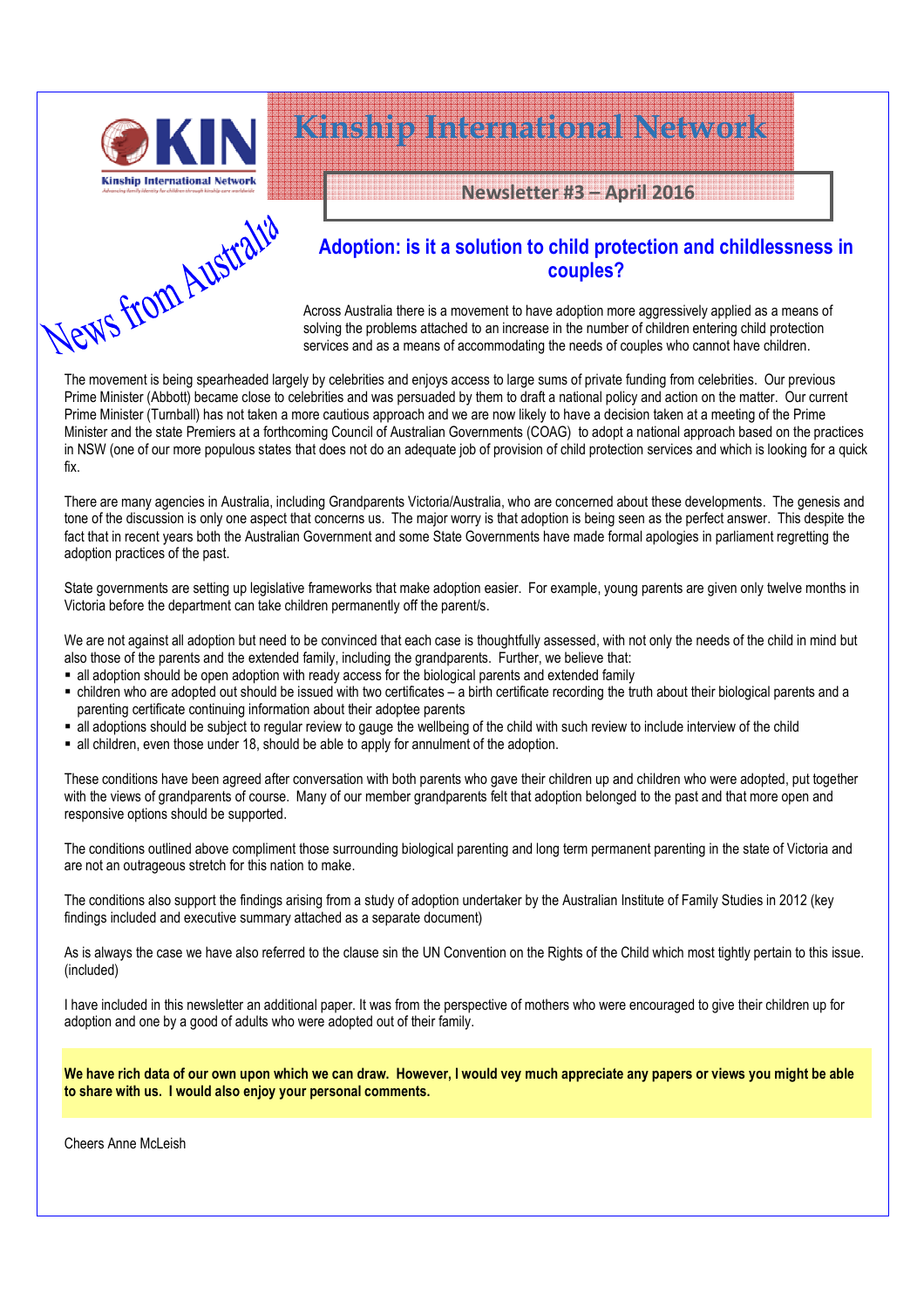# The UN Convention on the Rights of the Child and adoption

### Article 18

- 1. States Parties shall use their best efforts to ensure recognition of the principle that both parents have common responsibilities for the upbringing and development of the child. Parents or, as the case may be, legal guardians, have the primary responsibility for the upbringing and development of the child. The best interests of the child will be their basic concern.
- 2. For the purpose of guaranteeing and promoting the rights set forth in the present Convention, States Parties shall render appropriate assistance to parents and legal guardians in the performance of their child-rearing responsibilities and shall ensure the development of institutions, facilities and services for the care of children.
- 3. States Parties shall take all appropriate measures to ensure that children of working parents have the right to benefit from childcare services and facilities for which they are eligible.

#### Article 20

- 1. A child temporarily or permanently deprived of his or her family environment, or in whose own best interests cannot be allowed to remain in that environment, shall be entitled to special protection and assistance provided by the State.
- 2. States Parties shall in accordance with their national laws ensure alternative care for such a child.
- 3. Such care could include, inter alia, foster placement, kafalah of Islamic law, adoption or if necessary placement in suitable institutions for the care of children. When considering solutions, due regard shall be paid to the desirability of continuity in a child's upbringing and to the child's ethnic, religious, cultural and linguistic background.

#### Article 21

States Parties that recognize and/or permit the system of adoption shall ensure that the best interests of the child shall be the paramount consideration and they shall:

(a) Ensure that the adoption of a child is authorized only by competent authorities who determine, in accordance with applicable law and procedures and on the basis of all pertinent and reliable information, that the adoption is permissible in view of the child's status concerning parents, relatives and legal guardians and that, if required, the persons concerned have given their informed consent to the adoption on the basis of such counselling as may be necessary;

(b) Recognize that inter-country adoption may be considered as an alternative means of child's care, if the child cannot be placed in a foster or an adoptive family or cannot in any suitable manner be cared for in the child's country of origin;

(c) Ensure that the child concerned by inter-country adoption enjoys safeguards and standards equivalent to those existing in the case of national adoption;

(d) Take all appropriate measures to ensure that, in inter-country adoption, the placement does not result in improper financial gain for those involved in it;

(e) Promote, where appropriate, the objectives of the present article by concluding bilateral or multilateral arrangements or agreements, and endeavour, within this framework, to ensure that the placement of the child in another country is carried out by competent authorities or organs.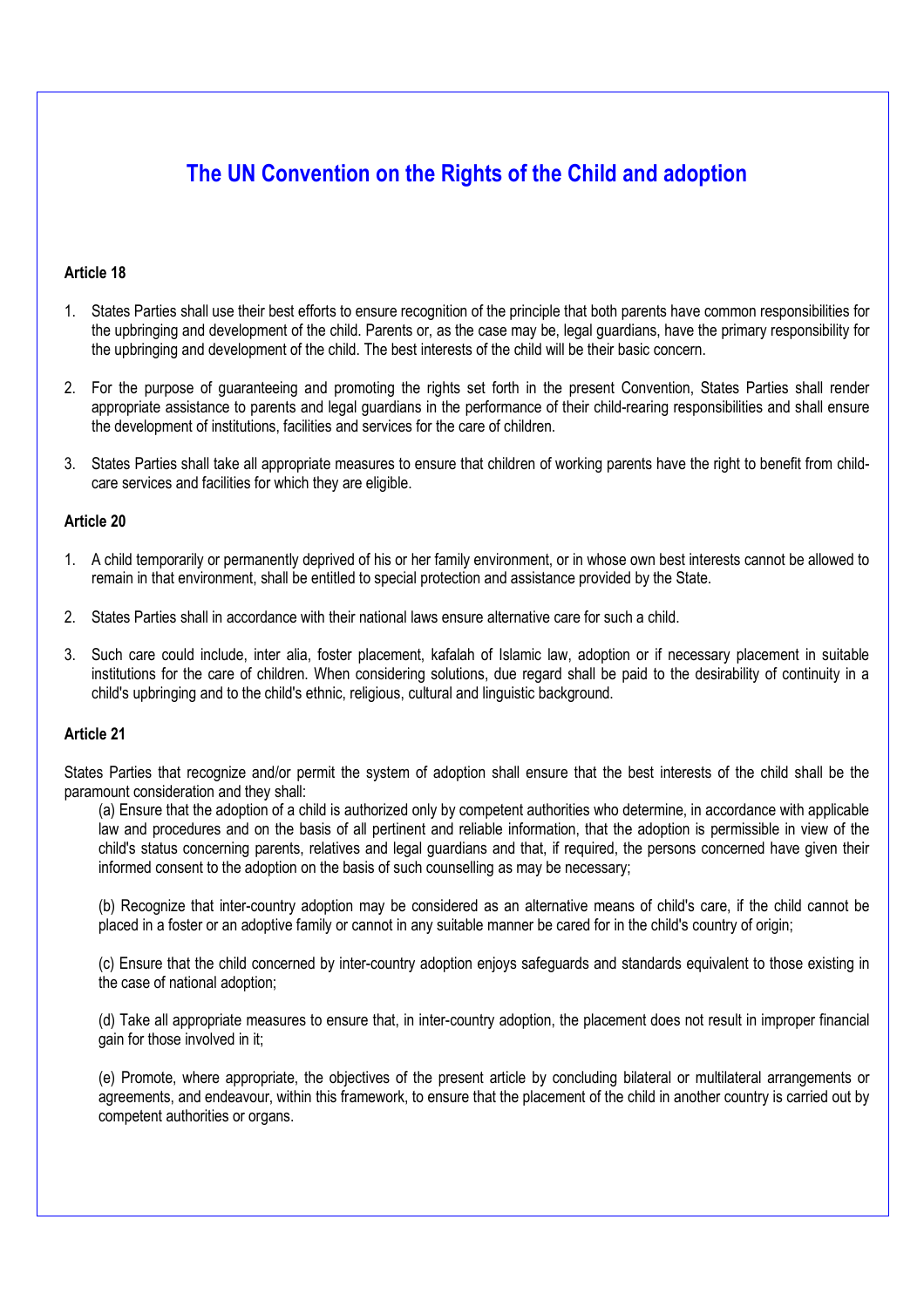

# **Australian** Institute of **Family Studies**

### Past Adoption Experiences

## National Research Study on the Service Response to Past Adoption Practices Research Report No. 21 – August 2012

#### Summary of key conclusions

### Key needs and priority actions

Across the various respondent groups, despite the range of views and issues raised, there are some important areas where the majority of participants aligned in identifying the needs and priority actions for responding to the ways in which closed adoption has affected their lives. These included:

- acknowledgement and recognition of past adoption practices (including the role of apologies and financial resources to address current service and support needs);
- raising community awareness of and education about past adoption practices and their subsequent effects;
- specialised workforce training and development for primary health carers, mental and broader health and welfare professionals to appropriately respond to the needs of those affected;
- $\blacksquare$  review of the current search and contact service systems, with a commitment to develop improved service models;
- improved access to information through the joining of state and territory databases, governed by a single statutory body;
- improved access to and assistance with costs for mental, behavioural and physical health services; and
- **EXECUTE:** ensuring that lessons from past adoption practices are learned from and translated where appropriate into current child welfare policies, and that adoption-specific services are created or enhanced to respond to the consequences of past practices.

#### Direct services and supports

Direct services and supports relate to a continuum of care that recognises the importance of appropriate and targeted responses at all levels of engagement; from the first point of information-seeking, to the lifelong need by some people to "move in and out of" varying levels of support. The service options identified, based on the experiences and expressed needs of participants in this study, include:

- 24-hour access to advice, support, information and referral services;
- availability of peer support groups, featuring a diversity of options for delivery;
- adoption-specific support services (post-adoption support), offering a "one-stop shop" for accessing information, search, contact and ongoing support/referral to appropriate professionals;
- availability of professional one-to-one support/counselling/therapeutic interventions, delivered by psychiatrists, psychologists, psychotherapists and other professionals who have had specialised training or experience in adoption-related issues, such as trauma, relational interactions, attachment and abandonment;
- **priority access to medical, psychiatric and psychological services** to address the physical and psychological health consequences of their adoption experience;
- availability of professionals to support other family members; and
- availability of primary and allied health services professionals who are trained to understand the potential effects of adoption on their service users as it relates to accurate and appropriate diagnosis and referral to appropriate support interventions.

### Information and resources

Information and resources identified by study respondents that would help facilitate broader public and professional awareness include:

- **publications that explain the history of adoption, the common** reasons for adoption and the common emotional outcomes;
- a series of short, easy-to-read and well-presented fact sheets on key aspects of the issue (such as the mothers' experiences, the adopted persons' experiences, the adoptive parents experiences, other family members' experiences, how to find information about your birth family, and so on);
- **n** information resources for wider family members, with advice on how to best support their loved one who is affected by adoption;
- a booklet that contains stories of people affected by past adoptions - in their own words - that gives insight into a variety of experiences, and that could be distributed widely in doctors' waiting rooms and the like; and
- a comprehensive website about adoption.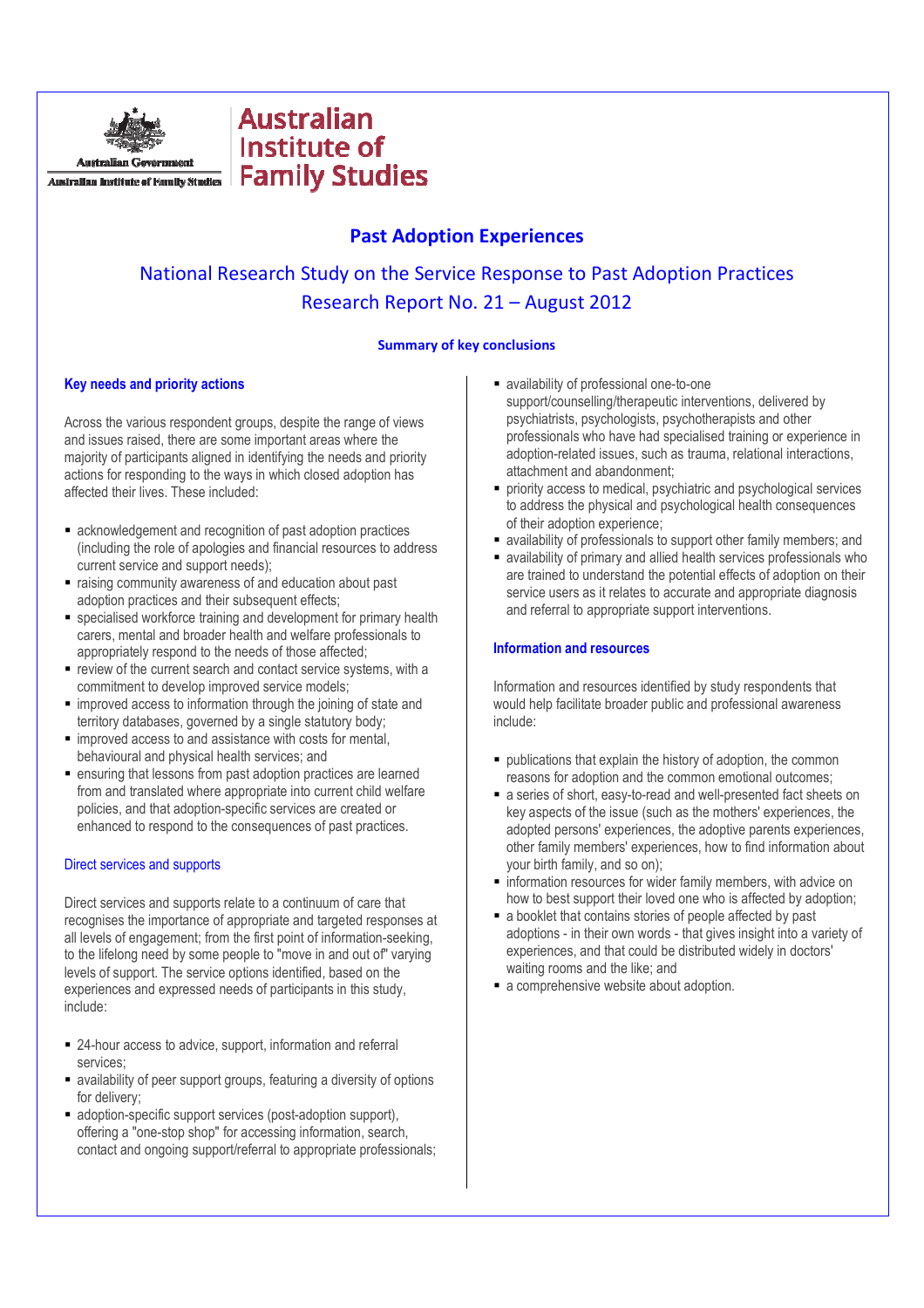#### Key features of good practice

Our study suggests that "good practice" should involve implementing improvements to service provision through information delivery, search and contact services, and other professional and informal counselling and supports.

- Good information services (including identifying information and access to personal records):
- are delivered by trained staff:
- are provided through websites, moderated interactive sites ("chat rooms") and/or 24-hour phone lines;
- are provided with sensitivity to the needs of those seeking it (confidentiality, discretion, language used, etc.);
- are relevant to the "stage of the journey" of individuals; and
- have a range of support levels (e.g., access to support person onsite and in follow-up).
- Good search and contact services:
- $-$  enable access to counselling and ongoing support during the search and contact journey;
- use an independent mediator to facilitate searching for information and exchanging information; and
- address expectations before contact is made and provide ongoing support afterwards.
- Good professional and informal supports:
- incorporate adoption-related supports into existing services (such as services funded by the Australian Government's Family Support Program, Medicare-funded psychological services or other state/territory-funded programs);
- provide options for both professional and peer supports; and
- address trauma, loss, grief and identity issues.

#### Footnotes

a Terminology used to describe study participants is discussed in detail in Chapter 2. For the purposes of this report, the terms "mother" and "father" refer to the biological parents except where clarity is needed to distinguish between both sets of parents. In this instance, the terms "birth" and "adoptive" parents are used; however, we acknowledge the sensitivities relating to the use of this language.

b As with all cross-sectional research, our methods do not allow us to determine whether these higher rates of mental health problems can be attributed to their adoption experience, or to other factors.

c Forgotten Australians are adults who spent a period of their childhood or youth in children's homes, orphanages and other forms of out-of-home care, up to 1989. At least 500,000 children grew up or spent long periods in this institutional care system in the 20th century, which was the standard form of out-of-home care in Australia at the time.

d Former child migrants are adults who were sent to Australia as children as part of inter-governmental child migration schemes in the period following World War II (up to the 1970s), and who were subsequently placed in homes, orphanages and other forms of out-of-home care. It is estimated that around 7,000 children were sent to Australia from the United Kingdom and Malta under these schemes, of which about 6,700 were from the United Kingdom.